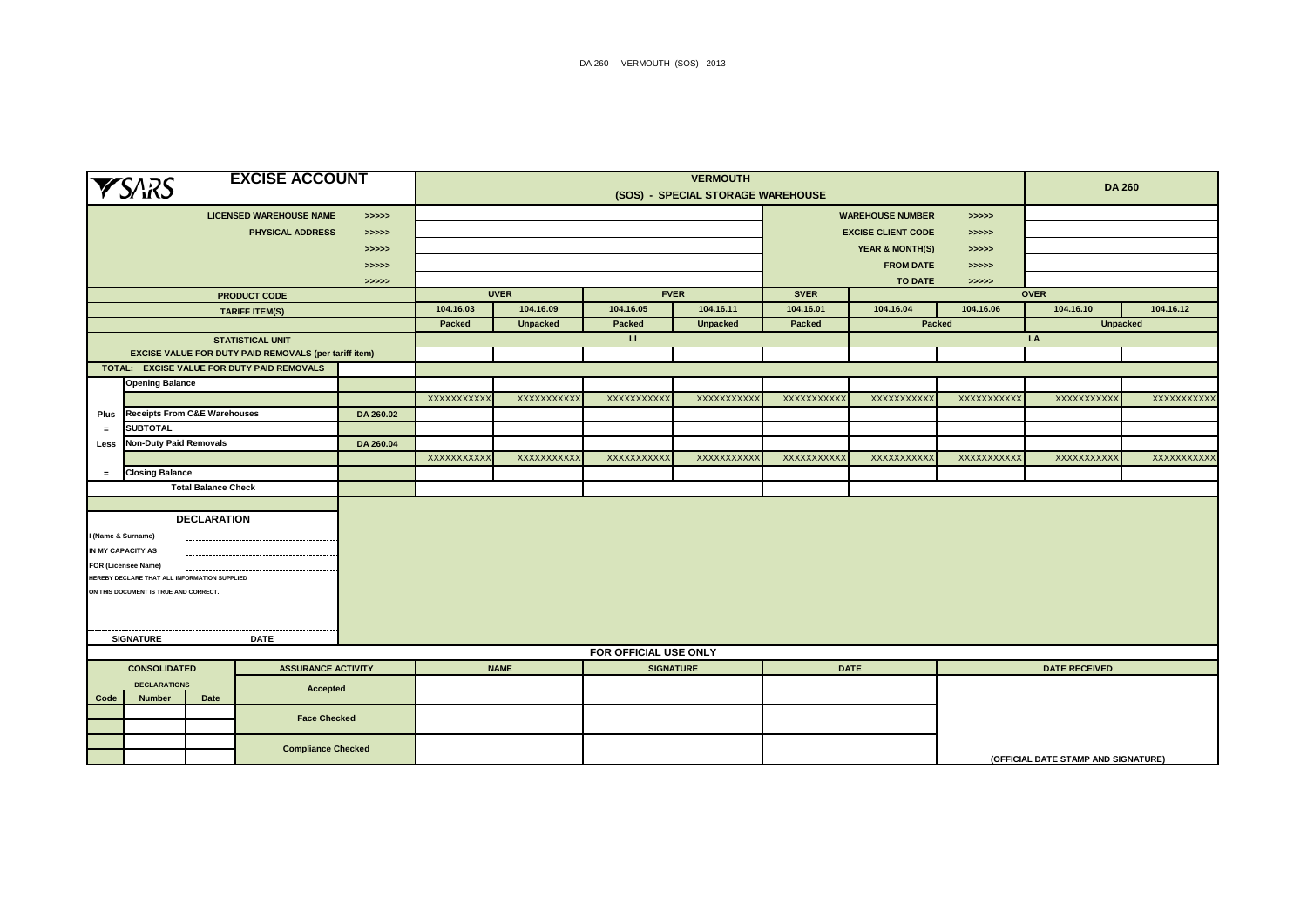|             | <b>EXCISE ACCOUNT SCHEDULE</b><br><b>RECEIPTS FROM C&amp;E WAREHOUSES</b> |                                                        |             | DA 260.02       |              |                 |                                     |                                     |           |             |                 |  |
|-------------|---------------------------------------------------------------------------|--------------------------------------------------------|-------------|-----------------|--------------|-----------------|-------------------------------------|-------------------------------------|-----------|-------------|-----------------|--|
|             | LICENSED WAREHOUSE NAME >>>>>                                             |                                                        |             |                 | $\mathbf 0$  |                 | <b>WAREHOUSE NUMBER</b><br>> >> > > |                                     |           | $\mathbf 0$ |                 |  |
|             |                                                                           | PHYSICAL ADDRESS >>>>>                                 |             |                 | $\mathbf 0$  |                 | <b>EXCISE CLIENT CODE</b><br>>>>>>  |                                     |           | 0           |                 |  |
|             |                                                                           | >>>>>                                                  | $\mathbf 0$ |                 |              |                 |                                     | <b>YEAR &amp; MONTH(S)</b><br>>>>>> |           |             | 0               |  |
|             |                                                                           | >>>>>                                                  | $\mathbf 0$ |                 |              |                 |                                     | <b>FROM DATE</b><br>> >> > >        |           |             | 0               |  |
|             |                                                                           | >>>>>                                                  |             |                 | $\mathbf 0$  |                 | <b>TO DATE</b><br>>>>>>             |                                     |           | 0           |                 |  |
|             | <b>PRODUCT CODE</b>                                                       |                                                        | <b>UVER</b> |                 | <b>FVER</b>  |                 |                                     | <b>OVER</b>                         |           |             |                 |  |
|             | <b>TARIFF ITEM(S)</b>                                                     |                                                        | 104.16.03   | 104.16.09       | 104.16.05    | 104.16.11       | 104.16.01                           | 104.16.04                           | 104.16.06 | 104.16.10   | 104.16.12       |  |
|             |                                                                           |                                                        | Packed      | <b>Unpacked</b> | Packed       | <b>Unpacked</b> | <b>Packed</b>                       |                                     | Packed    |             | <b>Unpacked</b> |  |
|             | <b>STATISTICAL UNIT</b>                                                   |                                                        |             |                 | $\mathbf{H}$ |                 |                                     |                                     | LA        |             |                 |  |
|             | (Official Declarations / Commercial Documents)                            |                                                        |             |                 |              |                 |                                     |                                     |           |             |                 |  |
| <b>TYPE</b> | <b>NUMBER</b>                                                             | <b>DATE</b><br>BROUGHT FORWARD FROM PREVIOUS DA 260.02 |             |                 |              |                 |                                     |                                     |           |             |                 |  |
|             |                                                                           |                                                        |             |                 |              |                 |                                     |                                     |           |             |                 |  |
|             |                                                                           |                                                        |             |                 |              |                 |                                     |                                     |           |             |                 |  |
|             |                                                                           |                                                        |             |                 |              |                 |                                     |                                     |           |             |                 |  |
|             |                                                                           |                                                        |             |                 |              |                 |                                     |                                     |           |             |                 |  |
|             |                                                                           |                                                        |             |                 |              |                 |                                     |                                     |           |             |                 |  |
|             |                                                                           |                                                        |             |                 |              |                 |                                     |                                     |           |             |                 |  |
|             |                                                                           |                                                        |             |                 |              |                 |                                     |                                     |           |             |                 |  |
|             |                                                                           |                                                        |             |                 |              |                 |                                     |                                     |           |             |                 |  |
|             |                                                                           |                                                        |             |                 |              |                 |                                     |                                     |           |             |                 |  |
|             |                                                                           |                                                        |             |                 |              |                 |                                     |                                     |           |             |                 |  |
|             |                                                                           |                                                        |             |                 |              |                 |                                     |                                     |           |             |                 |  |
|             |                                                                           |                                                        |             |                 |              |                 |                                     |                                     |           |             |                 |  |
|             |                                                                           |                                                        |             |                 |              |                 |                                     |                                     |           |             |                 |  |
|             |                                                                           |                                                        |             |                 |              |                 |                                     |                                     |           |             |                 |  |
|             |                                                                           |                                                        |             |                 |              |                 |                                     |                                     |           |             |                 |  |
|             |                                                                           |                                                        |             |                 |              |                 |                                     |                                     |           |             |                 |  |
|             |                                                                           |                                                        |             |                 |              |                 |                                     |                                     |           |             |                 |  |
|             |                                                                           |                                                        |             |                 |              |                 |                                     |                                     |           |             |                 |  |
|             |                                                                           |                                                        |             |                 |              |                 |                                     |                                     |           |             |                 |  |
|             |                                                                           | SUBTOTALS CARRIED FORWARD TO NEXT DA 260.02            |             |                 |              |                 |                                     |                                     |           |             |                 |  |
|             |                                                                           | <b>GRAND TOTALS CARRIED FORWARD TO DA 260</b>          |             |                 |              |                 |                                     |                                     |           |             |                 |  |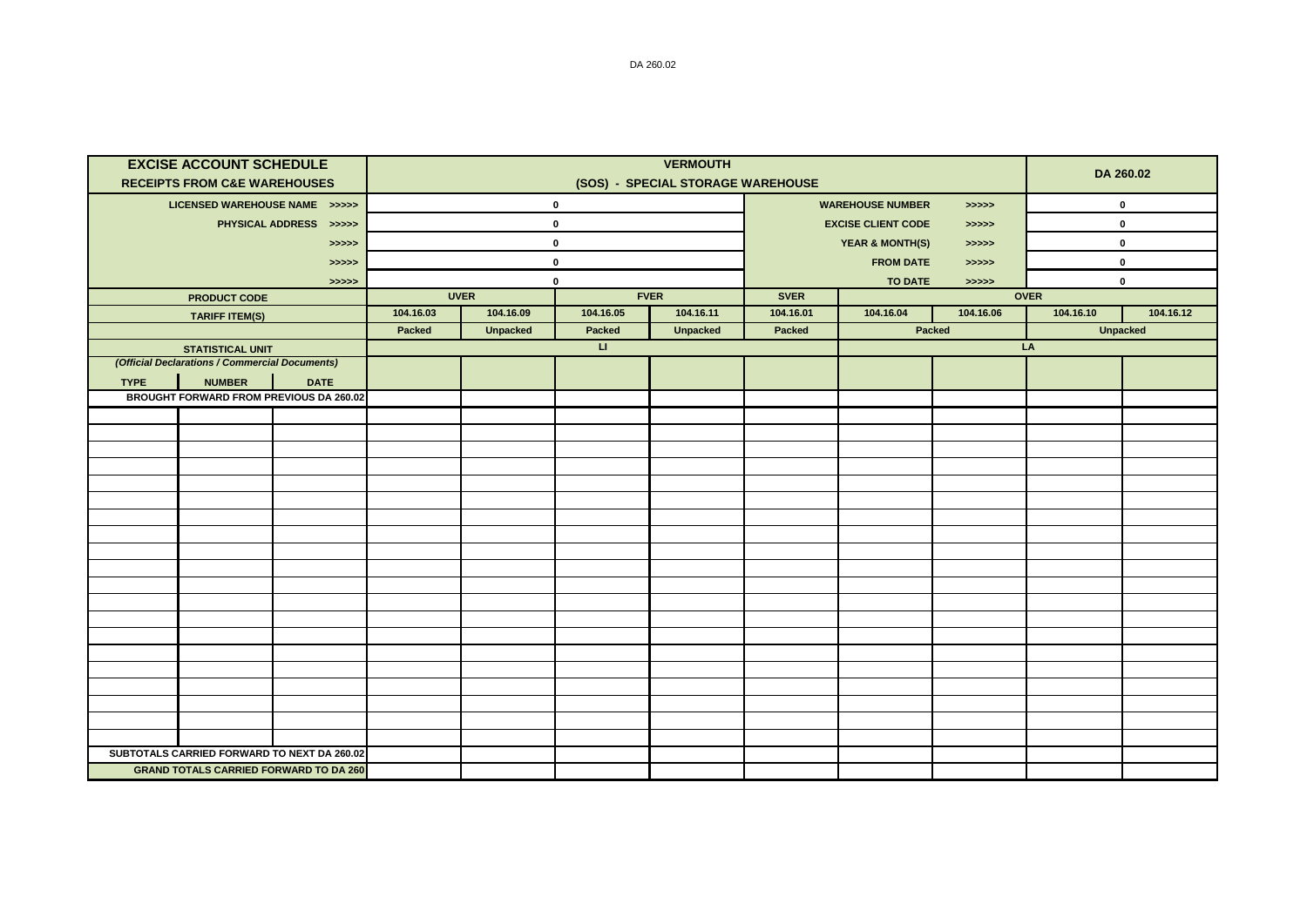| <b>EXCISE ACCOUNT SCHEDULE</b>                                           |                         |                                |             | <b>VERMOUTH</b>                   |                 |              |                 |                                                                              |                              |             |                 | DA 260.04 |  |
|--------------------------------------------------------------------------|-------------------------|--------------------------------|-------------|-----------------------------------|-----------------|--------------|-----------------|------------------------------------------------------------------------------|------------------------------|-------------|-----------------|-----------|--|
| <b>SUMMARY OF NON-DUTY PAID REMOVALS</b>                                 |                         |                                |             | (SOS) - SPECIAL STORAGE WAREHOUSE |                 |              |                 |                                                                              |                              |             |                 |           |  |
|                                                                          |                         | <b>LICENSED WAREHOUSE NAME</b> | >>>>>       |                                   |                 | $\mathbf 0$  |                 | <b>WAREHOUSE NUMBER</b><br>$\rightarrow \rightarrow \rightarrow \rightarrow$ |                              |             | $\mathbf 0$     |           |  |
|                                                                          |                         | PHYSICAL ADDRESS               | >>>>>       |                                   |                 | $\pmb{0}$    |                 | <b>EXCISE CLIENT CODE</b><br>> >> > >                                        |                              |             | $\pmb{0}$       |           |  |
|                                                                          |                         |                                | >>>>>       |                                   |                 | $\pmb{0}$    |                 | <b>YEAR &amp; MONTH(S)</b><br>> >> > >                                       |                              |             | $\pmb{0}$       |           |  |
|                                                                          |                         |                                | >>>>>       | $\mathbf{0}$                      |                 |              |                 |                                                                              | <b>FROM DATE</b><br>> >> > > |             |                 | $\pmb{0}$ |  |
|                                                                          |                         |                                | >>>>>       | $\mathbf 0$                       |                 |              |                 | <b>TO DATE</b><br>>>>>>                                                      |                              |             | $\pmb{0}$       |           |  |
|                                                                          | <b>PRODUCT CODE</b>     |                                |             | <b>UVER</b><br><b>FVER</b>        |                 |              | <b>SVER</b>     |                                                                              |                              | <b>OVER</b> |                 |           |  |
|                                                                          | <b>TARIFF ITEM(S)</b>   |                                |             | 104.16.03                         | 104.16.09       | 104.16.05    | 104.16.11       | 104.16.01                                                                    | 104.16.04                    | 104.16.06   | 104.16.10       | 104.16.12 |  |
|                                                                          |                         |                                |             | Packed                            | <b>Unpacked</b> | Packed       | <b>Unpacked</b> | Packed                                                                       |                              | Packed      | <b>Unpacked</b> |           |  |
|                                                                          | <b>STATISTICAL UNIT</b> |                                |             |                                   |                 | $\mathbf{H}$ |                 |                                                                              |                              |             | LA              |           |  |
| <b>REBATED REMOVALS</b>                                                  |                         | <b>SUPPORTING DOCUMENT</b>     |             |                                   |                 |              |                 |                                                                              |                              |             |                 |           |  |
| <b>SCHEDULE 6 REBATE ITEM</b>                                            | <b>TYPE</b>             | <b>NUMBER</b>                  | <b>DATE</b> |                                   |                 |              |                 |                                                                              |                              |             |                 |           |  |
|                                                                          |                         |                                |             |                                   |                 |              |                 |                                                                              |                              |             |                 |           |  |
|                                                                          |                         |                                |             |                                   |                 |              |                 |                                                                              |                              |             |                 |           |  |
|                                                                          |                         |                                |             |                                   |                 |              |                 |                                                                              |                              |             |                 |           |  |
|                                                                          |                         |                                |             |                                   |                 |              |                 |                                                                              |                              |             |                 |           |  |
|                                                                          |                         |                                |             |                                   |                 |              |                 |                                                                              |                              |             |                 |           |  |
|                                                                          |                         |                                |             |                                   |                 |              |                 |                                                                              |                              |             |                 |           |  |
|                                                                          |                         |                                |             |                                   |                 |              |                 |                                                                              |                              |             |                 |           |  |
|                                                                          |                         |                                |             |                                   |                 |              |                 |                                                                              |                              |             |                 |           |  |
| <b>REMOVAL TYPE:</b>                                                     |                         |                                |             |                                   |                 |              |                 |                                                                              |                              |             |                 |           |  |
| <b>BONDED REMOVALS TO RSA WAREHOUSES</b>                                 |                         |                                |             |                                   |                 |              |                 |                                                                              |                              |             |                 |           |  |
| Product Removed To C&E Warehouses Within The RSA<br><b>REMOVAL TYPE:</b> |                         |                                |             |                                   |                 |              |                 |                                                                              |                              |             |                 |           |  |
| <b>BONDED REMOVALS TO BLNS WAREHOUSES</b>                                |                         |                                |             |                                   |                 |              |                 |                                                                              |                              |             |                 |           |  |
| Product Removed To C&E Warehouses Within The BLNS                        |                         |                                |             |                                   |                 |              |                 |                                                                              |                              |             |                 |           |  |
| <b>REMOVAL TYPE:</b>                                                     |                         |                                |             |                                   |                 |              |                 |                                                                              |                              |             |                 |           |  |
| <b>EXPORT REMOVALS</b>                                                   |                         |                                |             |                                   |                 |              |                 |                                                                              |                              |             |                 |           |  |
| Product Removed To Countries Outside The SACU                            |                         |                                |             |                                   |                 |              |                 |                                                                              |                              |             |                 |           |  |
| <b>REMOVAL TYPE:</b>                                                     |                         |                                |             |                                   |                 |              |                 |                                                                              |                              |             |                 |           |  |
| DEPARTMENTAL DUTY PAID                                                   |                         |                                |             |                                   |                 |              |                 |                                                                              |                              |             |                 |           |  |
| Product Removed Duty Paid Per Departmental Decleration                   |                         |                                |             |                                   |                 |              |                 |                                                                              |                              |             |                 |           |  |
| <b>GRAND TOTALS CARRIED FORWARD TO DA 260</b>                            |                         |                                |             |                                   |                 |              |                 |                                                                              |                              |             |                 |           |  |